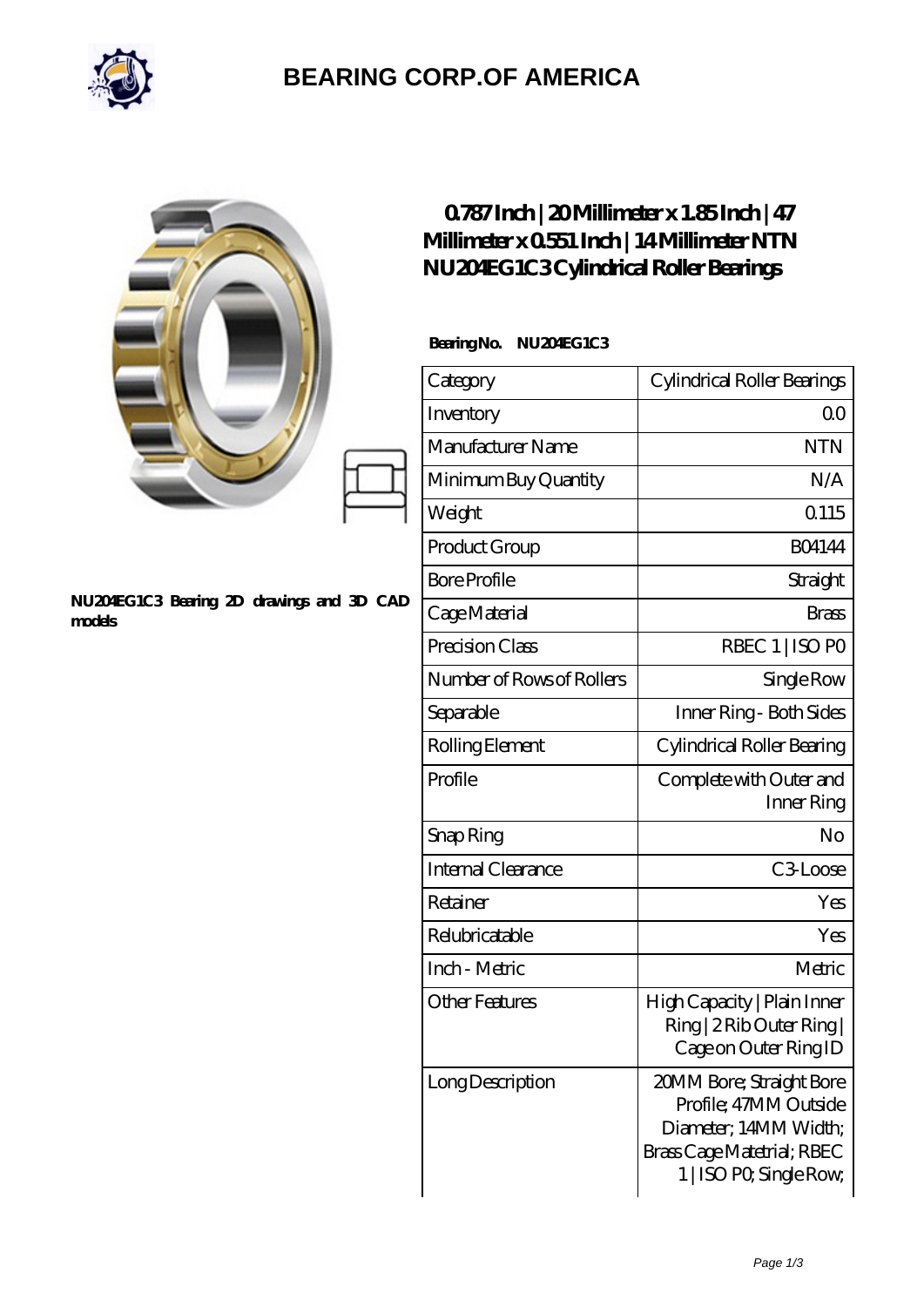

## **[BEARING CORP.OF AMERICA](https://bluemondayreview.com)**

|                          | Inner Ring - Both Sides<br>Separable; No Snap Ring<br>Relubricatable; C3 Loose |
|--------------------------|--------------------------------------------------------------------------------|
|                          | Intern                                                                         |
| Category                 | Cylindrical Roller Bearing                                                     |
| <b>UNSPSC</b>            | 31171547                                                                       |
| Harmonized Tariff Code   | 8482.5000.00                                                                   |
| Noun                     | Bearing                                                                        |
| Manufacturer URL         | http://www.ntnamerica.co                                                       |
|                          | m                                                                              |
| Manufacturer Item Number | NU <sub>204EG</sub> 1C <sub>3</sub>                                            |
| Weight/LBS               | 0254                                                                           |
| B                        | 0.551 Inch   14 Millimeter                                                     |
| D                        | 1.85 Inch   47 Millimeter                                                      |
| d                        | Q787 Inch   20 Millimeter                                                      |
| bore diameter:           | 20mm                                                                           |
| precision rating         | ISO Class <sub>O</sub>                                                         |
| outside diameter:        | $47 \text{mm}$                                                                 |
| maximum rpm:             | 18000rpm                                                                       |
| overall width:           | $14 \text{mm}$                                                                 |
| bearing material:        | Hardened Alloy Steel                                                           |
| flanges:                 | (2) Outer Ring                                                                 |
| cage material:           | High Strength Machined<br>Brass Rivetless w/square<br>holes                    |
| bore type:               | Straight                                                                       |
| finish/coating           | Uncoated                                                                       |
| number of rows:          | 1                                                                              |
| closure type:            | Open                                                                           |
| internal clearance:      | C <sub>3</sub>                                                                 |
| outer ring width:        | 14mm                                                                           |
| ring separation:         | Separable Inner Ring                                                           |
| fillet radius            | 1 <sub>mm</sub>                                                                |
| operating temperature    | $-40$ to $120^{\circ}$ C                                                       |